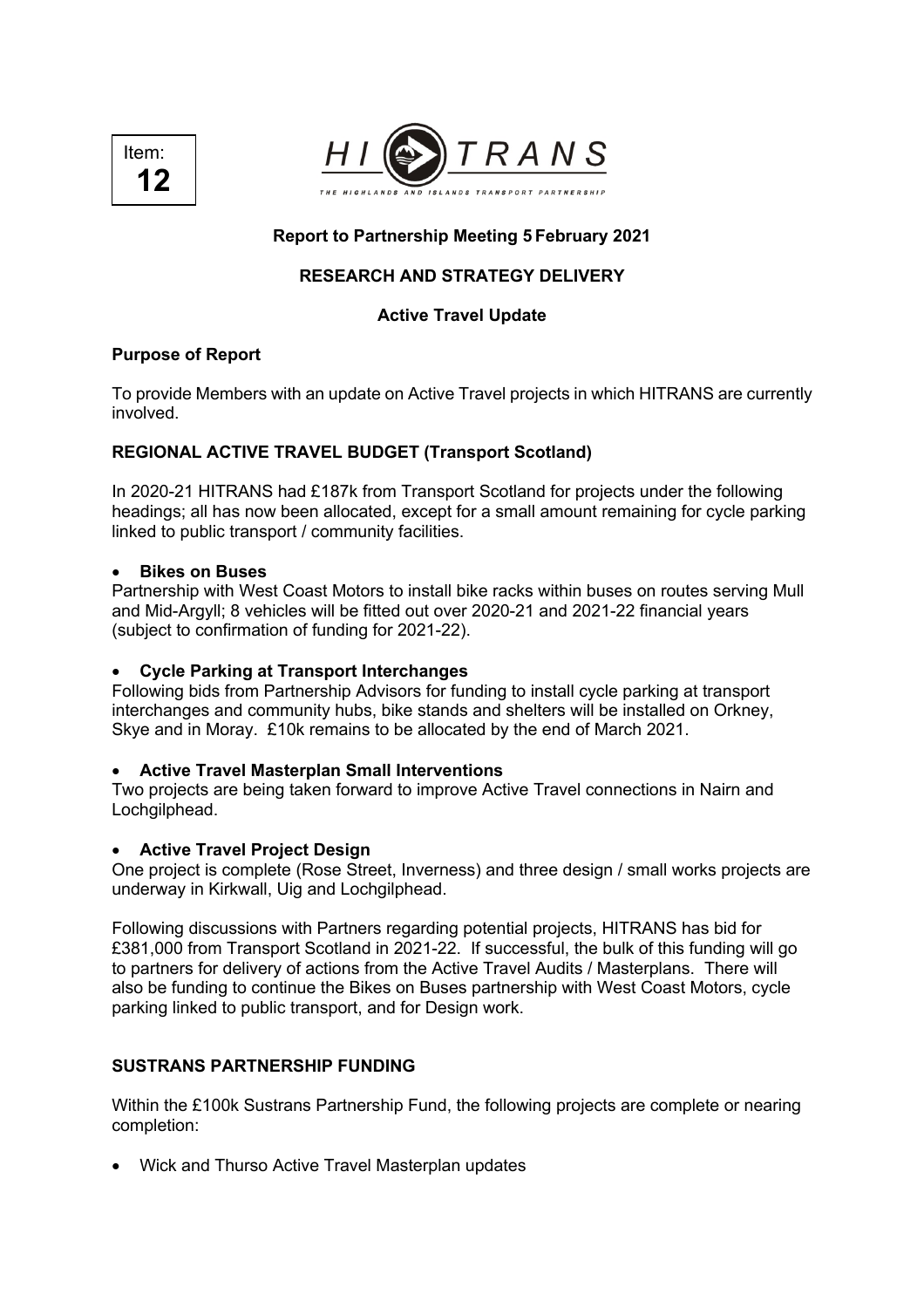- Elgin Active Travel Map
- Carrbridge Rural Spaces 20mph, traffic calming, place-making.

Inner Moray Firth Active Travel Masterplans are also being taken forward across two financial years, to update the active travel audits for towns within the IMF Development Plan area, including links between settlements. Arup have been contracted to develop the Masterplans.

In 2021-22 financial year the intention is to make half of the Sustrans Partnership Fund (£50k) available directly community anchor organisations in rural or deprived areas to take on small projects to improve safety and active travel infrastructure within their communities. Up to £10k will be available per application, with a match funding requirement. Where interventions involve roads or speed limits, groups will be required to work with the relevant Local Authority.

# **OTHER PROJECTS**

### *Inverness eBike Share Scheme – HIBIKE*



Ebikes and equipment arrived in Inverness in December and are currently in storage. Arrangements are being made by Bewegen for groundworks and electrical connections prior to installing the bike docks.

The launch planned for late January has been postponed to the spring, depending on Covid restrictions. We hope to have the scheme up and running by April though.

### *Black Parks Active Travel Route, Fort William*

A successful application has been made to Lochaber Town Centre Fund for £15k, and HITRANS have committed a further £15k in match funding toward the project, which includes further surfacing and drainage work and lighting along the route. We are advised that Sustrans' Places for Everyone Fund is oversubscribed for 2020-21 and no more awards will be made until 2021 financial year; should our application be unsuccessful it is our intention to use some of the Regional Active Travel Budget to enable this project to progress.

### *Fort William Wayfinding Strategy*

Work is now almost complete on Stage 2 of the comprehensive wayfinding strategy to cover the network of active travel routes in Fort William identified in the Active Travel Masterplan. Funding will be sought to implement the strategy (c. £200k is required).

### *Rural eBikes*

Monitoring and evaluation of the rural eBikes pilot which made eBikes available in partnership with bike shops in Grantown, Aviemore and Fort William, was carried out at the end of 2020 and a final report submitted to Energy Saving Trust. All three bike shops are keen to continue the partnership for another year under the EU-funded G-PaTRA / INCLUSION projects.

#### *Wick and Thurso Active Travel Masterplans*

The Masterplans are being taken to Highland Council's Caithness Committee this month. The Active Travel Officer is working to set up local groups to take forward actions within the Masterplans, similar to the Fort William Active Travel Group.